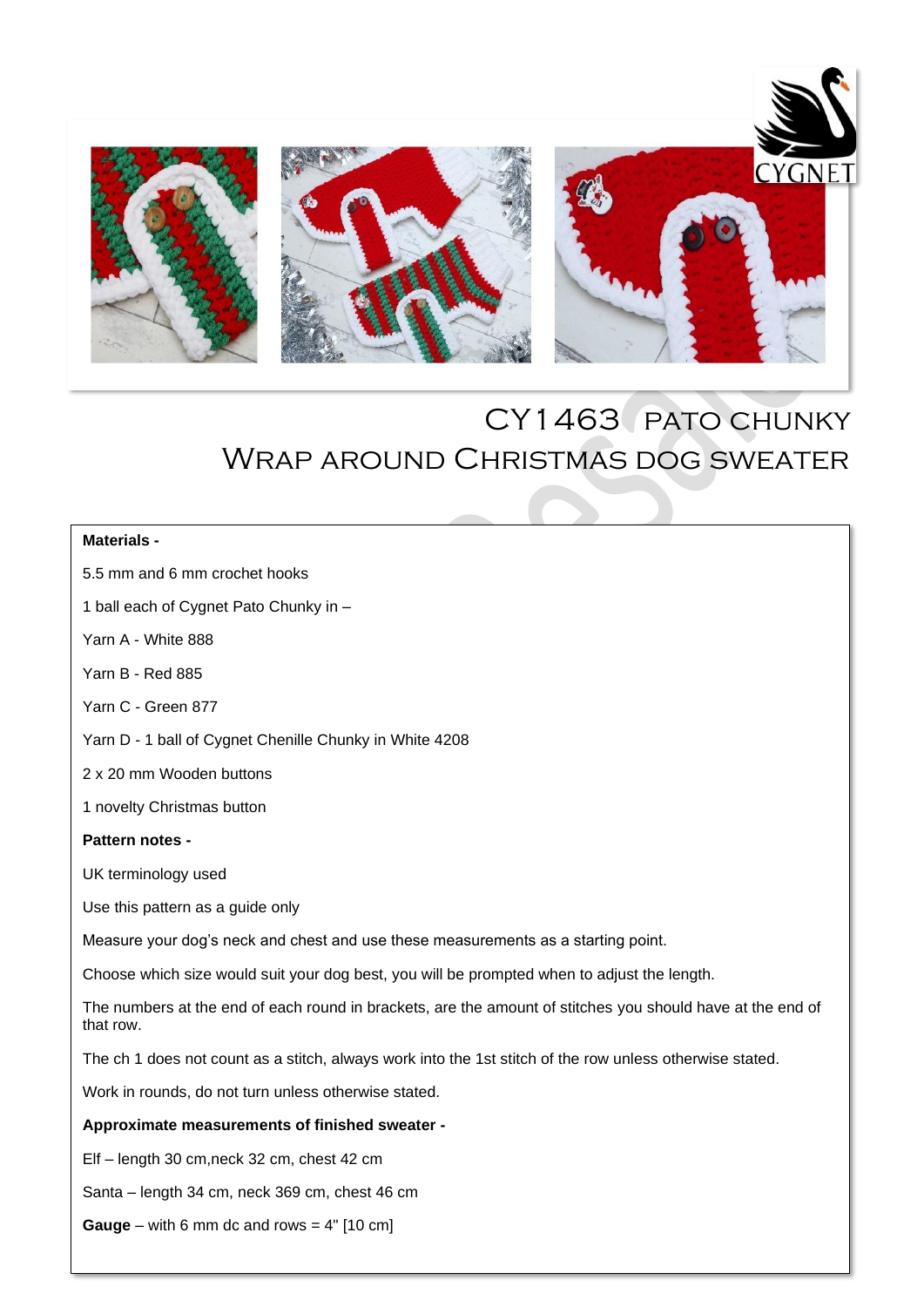| <b>Abbreviations -</b> | $dc - double crochet$    | slst-slip stitch       | nxt - next             |
|------------------------|--------------------------|------------------------|------------------------|
| $tr2$ tog – treble     | $inc - increase - 2x$ tr | rept - repeat          | $sp(s) - space(s)$     |
| crochet 2 together     | into the same stitch     | $st(s)$ - stitch $(s)$ | fo – fasten off yarn   |
| tr - treble crochet    | $ch(s) - chain(s)$       |                        | $b$ lo – work into the |
| htr - treble crochet   | $sk - skip$              | rem - remaining        | back loop only         |
|                        |                          | t - turn your work     |                        |



## **Elf –**

#### **Neck ribbing** –

With yarn A and your 5.5mm hook Ch 7 1 - in 2nd ch from hook dc, dc into every ch across (6) 2 till 32 - ch 1, t, dc into 1st st, dcblo into nxt 4, dc into last st Line up edges and ch 1, going through both layers, slst into every st to join, ch1, and turn the right way out. Row  $33 - 1 - ch 1$ , dc into every row around, fo A  $(32)$ **Body –** Change to 6 mm hook and yarn B 1 - ch 1, tr 31, inc into last, slst to 1st tr, fo B, attach C (33) 2 - ch 1, tr 32, inc into last, slst to 1st tr, fo C, attach B (34) 3 - ch 1, tr 33, inc into last, slst to 1st tr, fo B (35) Lie flat with the seam facing you and re-attach yarn C 7 sts to the left 4 - ch 1, tr 24, fo C, attach B 5 – ch 1, t, tr 24, fo B, attach C

### 6 – ch 1, tr 24, fo C, attach B

7 - ch 1, t, tr 24, fo B don't turn work, attach C into the  $1<sup>st</sup>$  st of the row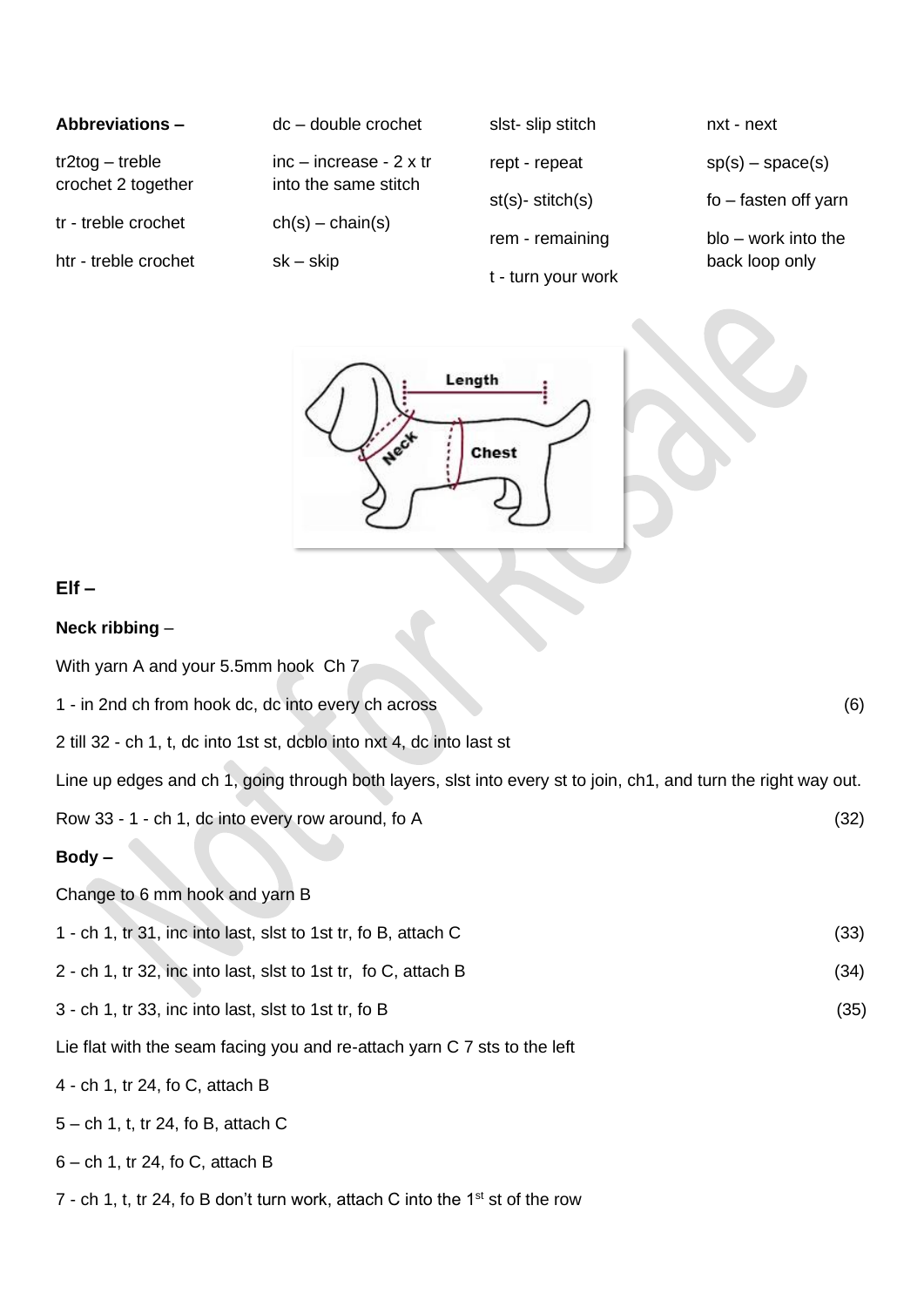## **Strap –**

| 8 – ch 1, tr 24, loosely ch 23                                             |      |
|----------------------------------------------------------------------------|------|
| 9 - Into 2nd ch, tr, tr into nxt 21 chs, tr into the 24 tr, fo C, attach B | (46) |
| $10 - ch$ 1, t, tr across all sts, fo B, attach C                          |      |
| 11 - ch 1, tr across all sts, fo C, attach B                               | (46) |
| $12$ – ch 1, t, tr 24, fo B, attach C                                      | (24) |
| $13$ – ch 1, t, tr 24, fo C, attach B                                      |      |
| 14 - ch 1, t, tr 24, fo B, attach C                                        |      |
| 16 - ch 1, t, tr2tog, tr 20, tr2tog, fo C, attach B                        | (22) |
| 17 - ch 1, t, tr2tog, tr 18, tr2tog, fo B                                  | (20) |
| $Trim -$                                                                   |      |

Turn work, attach yarn D into the 1<sup>st</sup> st of the last row.

Row 18 - Ch1, and place 1 dc into the 20 sts you just worked. Continue to work around placing 1 dc into all available sps and 2 dc into the corners to help you move around, slst to 1<sup>st</sup> dc

Row 19 – ch 1, dc into each dc all the way around, slst to  $1<sup>st</sup>$  dc, fo D

Try your coat on your dog and figure out where you want your buttons to be, depending on if you want a snug or loose fit, place markers.

Weave in all ends and sew on buttons.

### **Santa –**

### **Neck ribbing** –

With yarn A and your 5.5 mm hook, ch 9

1 - dc into 2nd ch, dc across (8)

2 to 36 - ch 1, t, dc into 1st, dcblo into nxt 6, dc into last

Line up edges and going through both layers, slst into every st to join.

Ch1 and turn the right way out.

### **Body –**

1 - ch 1, dc into every row around, fo A and attach B (36)

Change to 6mm hook

2 - ch 1, tr 35, inc into last, slst to 1st tr (37)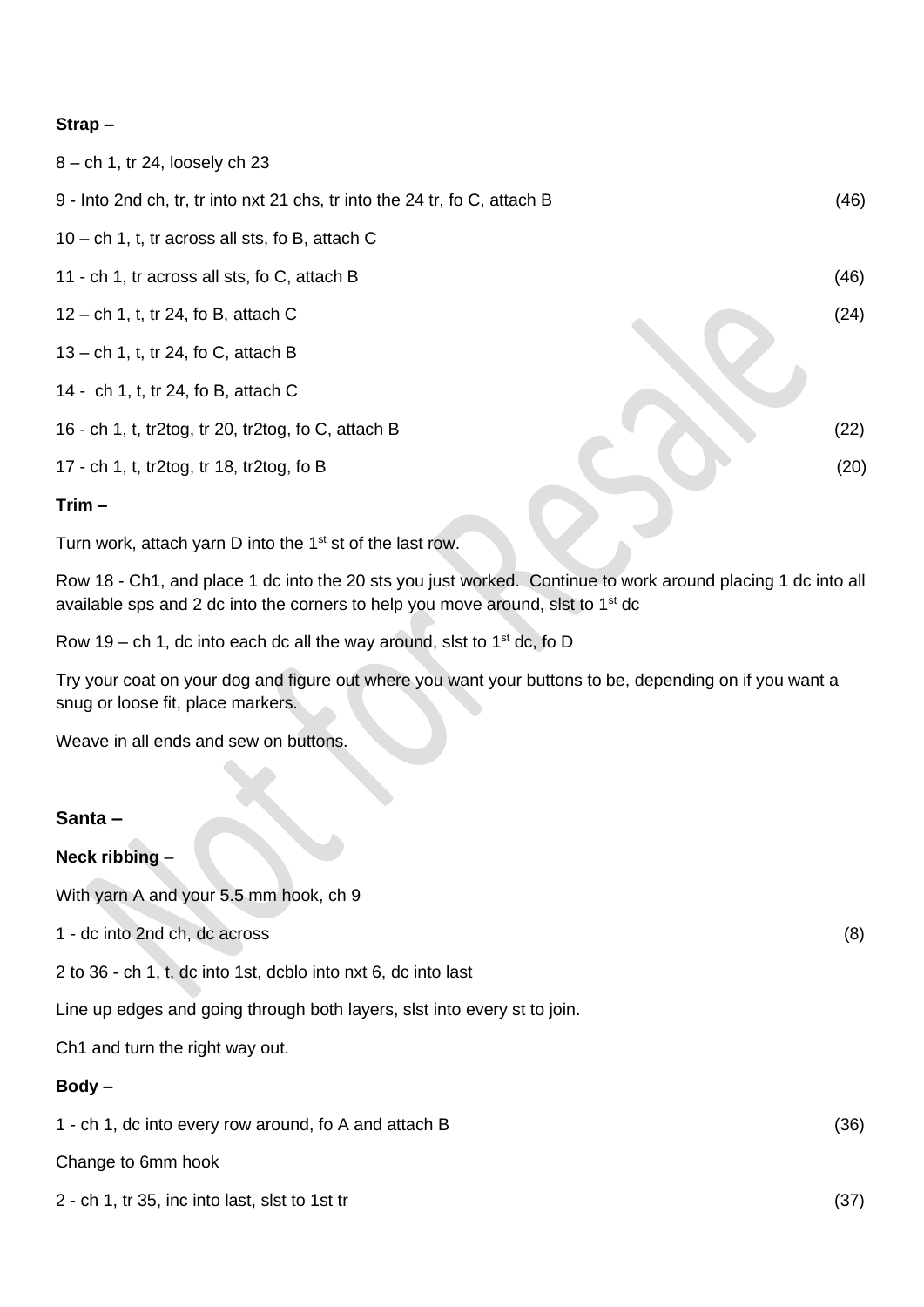| 3 - ch 1, tr 36, inc into last, slst to 1st tr                               |      |  |
|------------------------------------------------------------------------------|------|--|
| 4 - ch 1, tr 37, inc into last, slst to 1st tr                               |      |  |
| 5 - ch 1, tr 38, inc into last, slst to 1st tr                               |      |  |
| 6 - ch 1, inc, tr 38, inc into last, slst to 1st tr, fo B                    |      |  |
| Lie flat with the seam facing you and re attach your yarn 8 sts to the left. |      |  |
| 7 - ch 1, tr 26                                                              |      |  |
| 8 and 9 - ch 1, t, tr 26                                                     |      |  |
| Strap-                                                                       |      |  |
| 10 - ch 1, t, tr 26, ch 25                                                   |      |  |
| 11 - into 2nd ch from hook tr, tr into nxt 23 chs, tr into the 26 tr         |      |  |
| 12 and 13 - ch 1, t, $tr$ across                                             |      |  |
| 14 and 15 - ch 1, t, tr 26                                                   | (26) |  |
| 16 - ch 1, t, tr2tog, tr 22, tr2tog                                          | (24) |  |
| 17 - ch 1, t, tr2tog, tr 20, tr2tog                                          | (22) |  |
| 18 - ch 1, t, tr2tog x 2, tr 14, tr2tog x 2                                  | (18) |  |
| 19 - ch 1, t, tr2tog x 2, tr 10, tr2tog x 2, fo yarn                         | (14) |  |

## **Trim –**

Turn work, attach yarn D into the 1st st of the last row.

Row 20 - Ch1, and place 1 dc into the 14 sts you just worked. Continue to work around placing 1 dc into all available sps and 2 dc into the corners to help you move around, slst to  $1<sup>st</sup>$  dc

Row 21 – ch 1, dc into each dc all the way around, slst to  $1<sup>st</sup>$  dc, fo D

Try your coat on your dog and figure out where you want your buttons to be, depending on if you want a snug or loose fit, place markers.

Weave in all ends and sew on buttons.

#### **Cygnet Yarns Limited**

12-14 Adelaide Street, Bradford, West Yorkshire, BD5 0EA

CY1463© 2021 Designed by Gemma Brown and published by Cygnet Yarns Limited of 12-14 Adelaide Street, Bradford, BD5 0EA. This pattern is protected by the law of Copyright of the United Kingdom and may not be reproduced or copied. This pattern may be used for manufacturing purposes up to a limit of 20 garments. For anything more than this, please contact Cygnet Yarns. All other rights are expressly reserved by Cygnet Yarns Ltd.